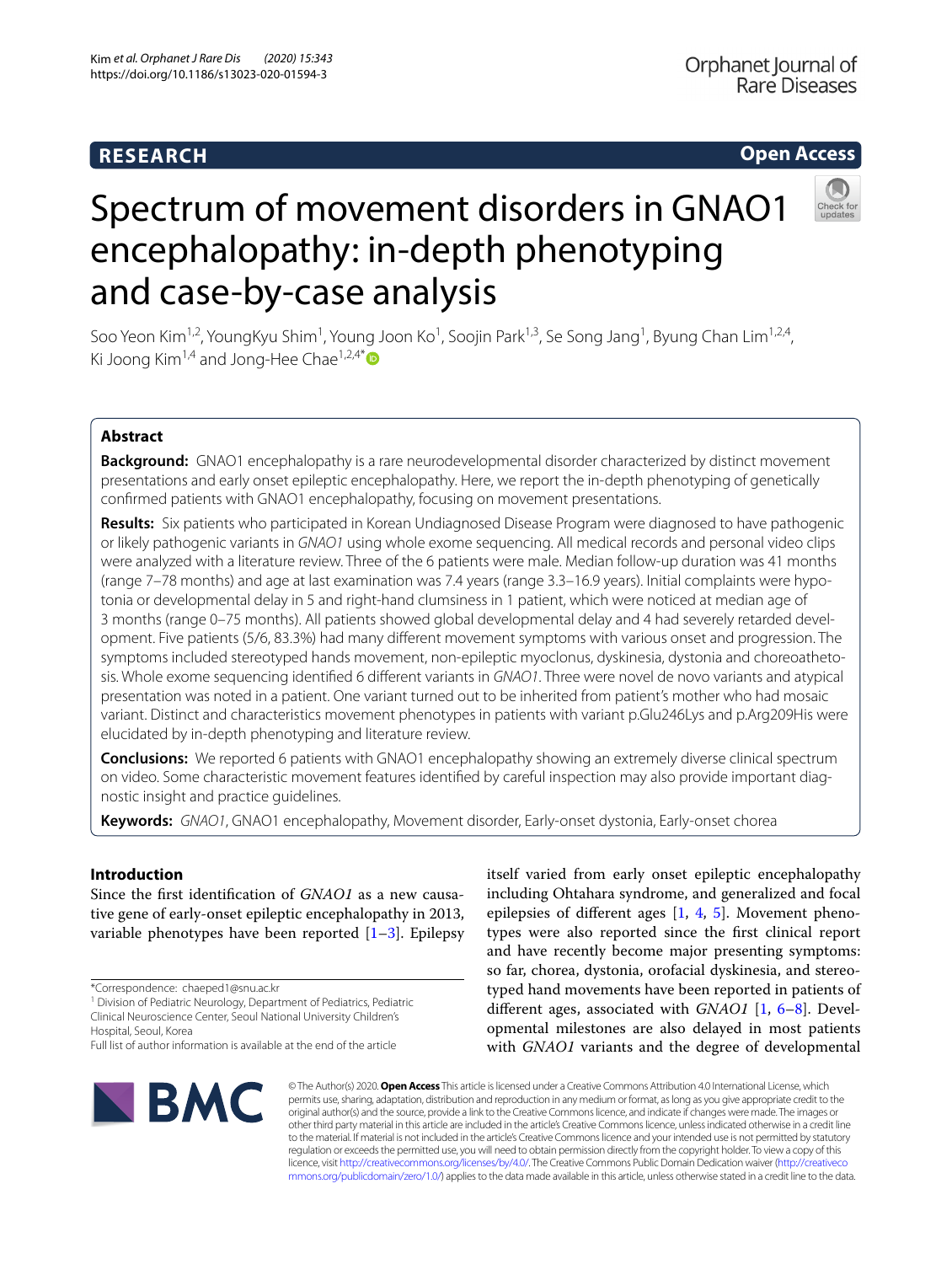delay varies from neonatal hypotonia to intellectual disability [\[7](#page-5-6)[–9](#page-5-7)]. Interestingly, most patients mainly present phenotypes between the epilepsy or movement disorder, whereas a small number of patients showed both epilepsy and movement phenotypes equally [[10\]](#page-5-8). Many studies suggested that diferent locations or diferent functional changes of variants lead to separate phenotypes [[1,](#page-5-0) [10](#page-5-8)[–12](#page-5-9)]. Gain-of-function mutation (GOM) turned out to be associated with movement disorder [\[11](#page-5-10)]. However, it could not explain all the cases. Further studies on phenotype, genotype, and molecular pathways are certainly required for better understanding. Phenotypes often mimic other neurodevelopmental disorders and are barely immediately recognizable because the disease usually occurs in infancy with nonspecifc symptoms and evolves over time. Therefore, comprehensive and serial phenotyping would be the very frst step to grasp the disease and establish further functional studies.

Here, we report 6 pediatric patients who carried *GNAO1* variants identifed from the Korean Undiagnosed Disease Program (KUDP), with the aim of delineating detailed phenotypes and characterizing their phenotype–genotype association with a comprehensive review of previously reported cases.

# **Patients and methods**

# **Patients and study approval**

Six patients who carried *GNAO1* variants were enrolled in this study. All patients were diagnosed using whole exome sequencing (WES) after participating in the KUDP, which launched in 2017  $[13]$  $[13]$ . The entire KUDP protocol including diagnostic process and data sharing was approved by the Institutional Review Board (IRB) of Seoul National University Hospital (IRB No. 1904-054- 1027) and written consent forms were obtained from all parents or their legal representatives. All medical records were reviewed and home videos of patients with movement symptom were collected and analyzed independently by 2 pediatric neurologists.

# **Whole exome sequencing and variant identifcation**

Of the 6 families, 3 underwent trio-WES and the other 3 had only the probands sequenced. Genomic DNA was extracted from peripheral blood leucocytes using a QIAamp DNA Blood Midi Kit according to the manufacturer's instructions (Qiagen, Valencia, CA, USA). WES procedures including exome capturing and sequencing were performed at Theragen Etex Bio Institute (Suwon, Korea). The sequenced reads were aligned to human reference genome patch 13 (GRCh37.p13) using a Burrows–Wheeler Aligner (version 0.7.15). Picard software (version 2.8.0), SAMtools (version 1.8), and a Genome Analysis Toolkit (GATK, version 4.1.4) were used for further data processing such as removal of polymerase chain reaction (PCR) duplicates, base recalibration, and variant quality control. All variants were called using the GATK HaplotypeCaller in GVCF mode, and the called variants were annotated using ANNOVAR and SnpEf. The pathogenicity of variants was evaluated according to the American College of Medical Genetics (ACMG) standards guidelines [[14\]](#page-5-12). Segregation test was done for 3 proband-WES cases using Sanger sequencing.

#### **Amplicon sequencing**

Amplicon sequencing was conducted for 1 family (patient 5) to identify parental mosaicism (Fig. [1](#page-2-0)). The primer was designed to amplify genomic region of interest. It can create a single amplicon of approximate 200 bp and the target position has a distance of 100 bp or less from the 5′ end. Six nucleotide barcode and adaptor sequences were added to the 5′ end of the primers to identify family members. PCR procedures were performed as previously described in detail [[15\]](#page-5-13). Next-generation sequencing was performed using a dual indexing strategy and PCR free kit by Theragen Etex Bio Institute (Suwon, Korea).

#### **Results**

# **Overall clinical features**

Three female and 3 male patients were enrolled and evaluated. All clinical features are summarized in Table [1](#page-3-0). Five patients were referred to the clinic due to hypotonia or global developmental delay which was noticed at diferent ages (3 months old on median, range 0–75 months). Four patients (patients 2–5) had severely retarded development in motor, language, and social manner. Patient 4 showed weak crying and respiratory difficulty after birth, and was treated in a neonatal intensive care unit. She started unsteady gait without support at 4 years old, but no further achievement was shown till the most recent follow-up at her age of 8.8 years. Only 1 case (patient 4) had focal epilepsy, which started at 6 years old and was well controlled with valproate monotherapy. Patient 3 had neither movement disorder nor epilepsy. He presented as having infantile hypotonia and profound developmental delay. Generalized spasticity developed and progressed over time, dominantly on lower extremities.

# **Phenotypic spectrum of movement disorder**

Movement disorder was identifed in 5 patients in a different manner. Patient 1 initially visited the rehabilitation clinic because of poor hand skills at 6 years old, but no further tests were given because her symptoms were quite subjective without any progression nor abnormalities on neurological examination. However, intermittent nonepileptic truncal myoclonus followed by focal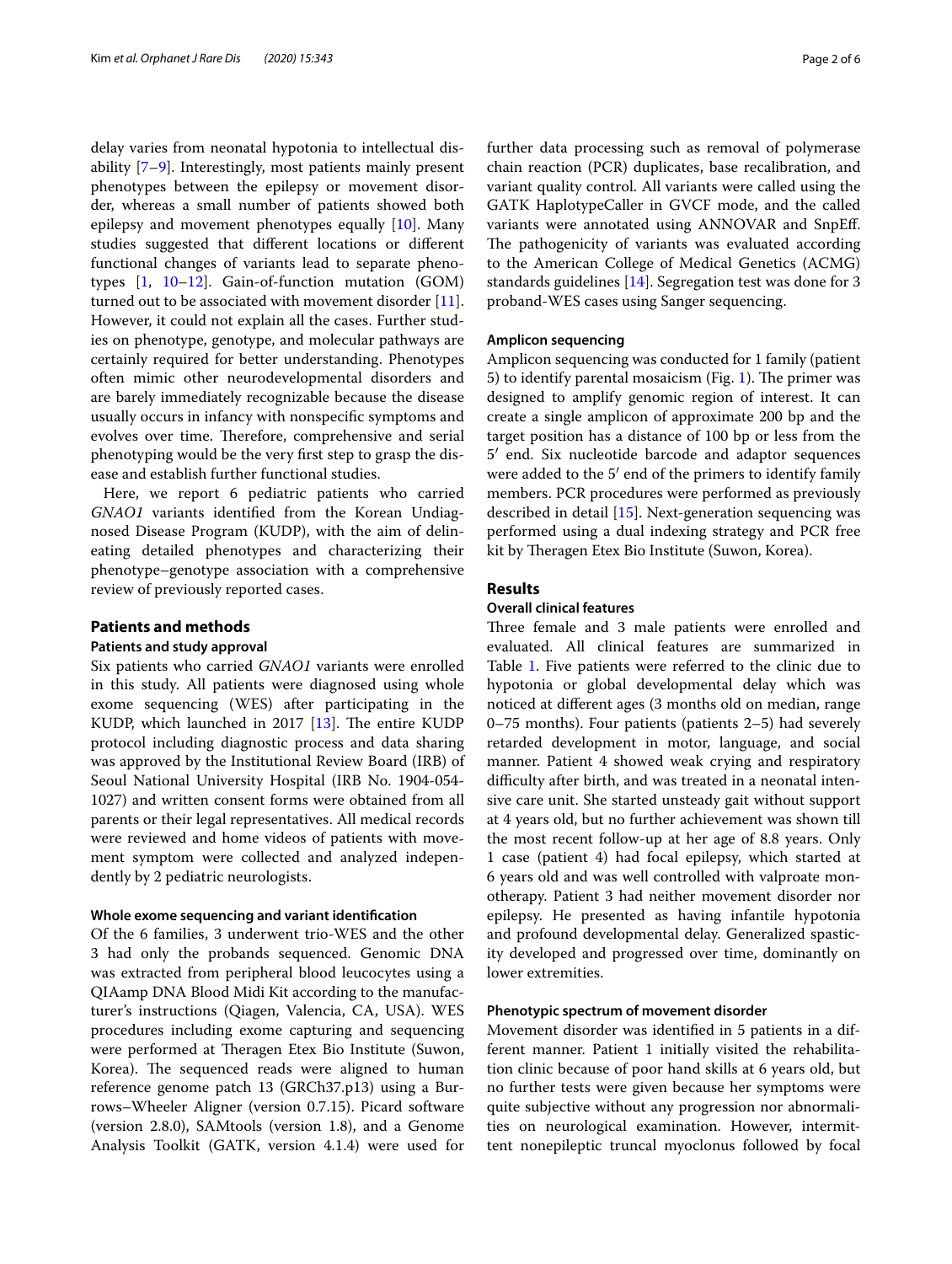

<span id="page-2-0"></span>heterozygous peak. The result of sequential barcoded amplicon sequencing is described and the patient's mother carried a somatic mutation

dystonic gait was recognized at the age of 10 years. She underwent several genetic tests for dystonia including Segawa disease, but no sequence variants in known genes were noticed. Her symptoms had progressed slowly and spasticity of lower extremities and increased knee jerk was noted at the latest clinical follow-up (17 years old).

Patient 2 started his choreoathetosis around 2 years old. His chorea was accompanied by brief focal dystonia, which lasted all day long and disappeared during sleep. It was not much deteriorated with advancing age (see Additional fle [1](#page-5-14)).

Patient 5 was initially reported to have intermittent hyperkinesia with brief jerking and truncal dystonia triggered by emotional upset which started at 1 year old (see Additional fle [2](#page-5-15)). At the age of 5 years, orofacial dyskinesia developed and became prominent (see Additional fle [3](#page-5-16)). Brief dystonia on her neck and shoulder also occurred and her movement presentations progressed over time (see Additional fle [4](#page-5-17), at 8 years old). Eventually she found it difficult to walk or crawl. Her movements showed acute exacerbations during febrile illness.

Patient 6 showed ataxia before 1 year of age without signifcant worsening. He started walking independently at 16 months old, but his gait has remained unstable till the most recent follow-up. Brief focal dystonia of lower extremities was also noted during walking (see Additional fles [5](#page-5-18) and [6](#page-5-18), at 24 and 27 months old, respectively).

#### **Mutation analysis and genotype–phenotype association**

Six diferent variants from 6 patients were identifed using WES (Table [1\)](#page-3-0). Patients 1–3 underwent trio-WES whereas patients 4–6 had WES for proband only. All variants were classifed as pathogenic or likely pathogenic according to the ACMG guidelines. Five variants were confrmed to be de novo mutations, but patient 5 inherited her variant from her mother who carried the mosaic variant, a state identifed through amplicon sequencing (Fig. [1](#page-2-0)). In this cohort, 4 variants (from patients 2, 4, 5, and 6) were located in a mutational hot spot and 3 of them (p.Glu246Lys of patient 2, p.Ala227Val of patient 4, p.Arg209His of patient 5) were reported previously [[2,](#page-5-19) [4,](#page-5-2) [6,](#page-5-4) [7\]](#page-5-6). We reviewed previously reported cases and compared detailed phenotypes (Table [2](#page-4-0)). Patients with the variant of p.Glu246Lys or p.Arg209His showed quite homogeneous phenotypes: e.g., infantile hypotonia, profound development delay, or severe choreoathetosis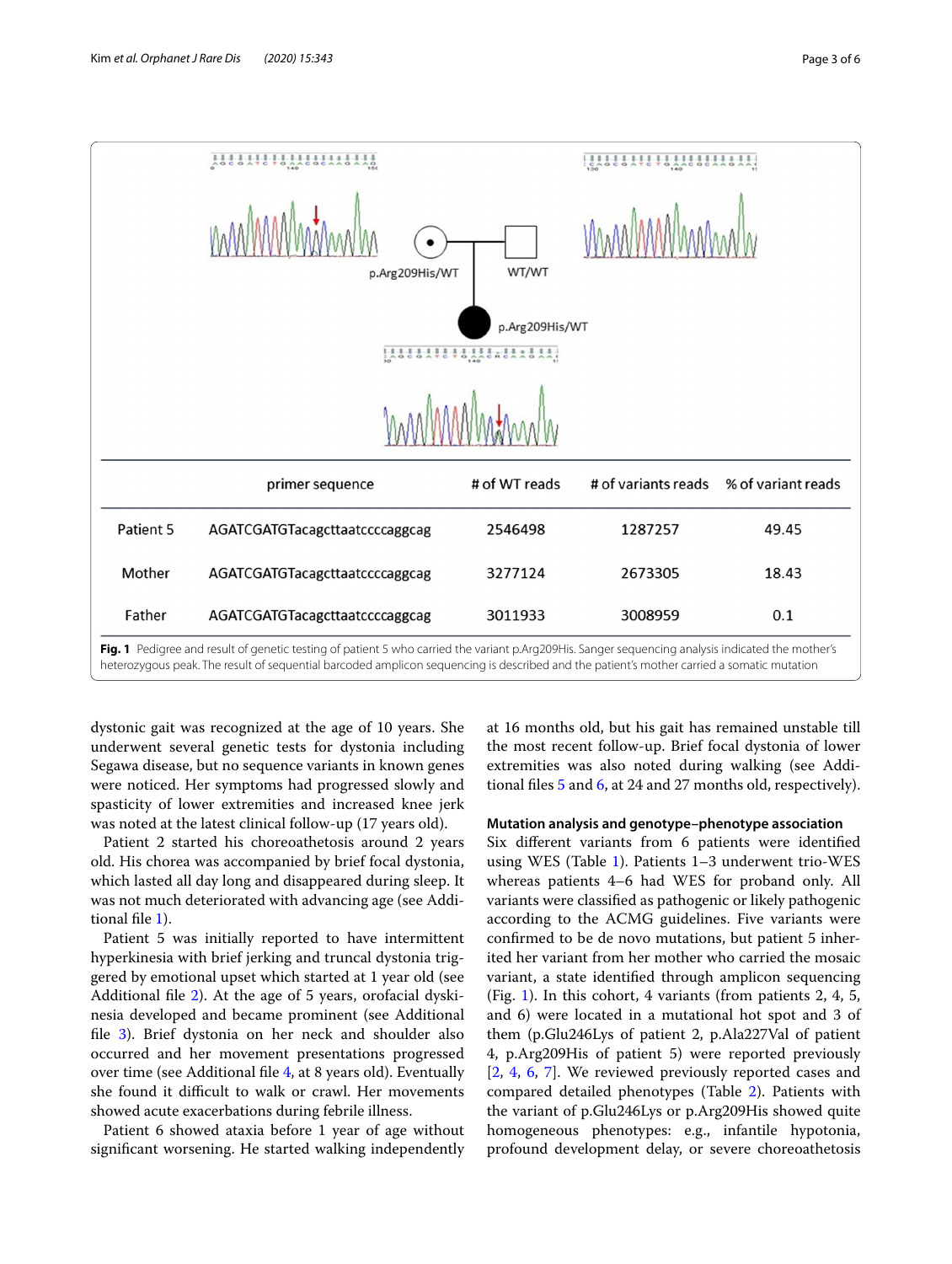|                                     | <b>Patient 1</b>                                                         | Patient 2                                                  | Patient 3                                                   | Patient 4                             | Patient 5                                                       | Patient 6                             |
|-------------------------------------|--------------------------------------------------------------------------|------------------------------------------------------------|-------------------------------------------------------------|---------------------------------------|-----------------------------------------------------------------|---------------------------------------|
| Sex, age                            | Female, 16.9 y                                                           | Male, 7.2 y                                                | Male, 3.3 y                                                 | Female, 8.8 y                         | Female, 7.7 y                                                   | Male, 4.0 y                           |
| Genotype                            |                                                                          |                                                            |                                                             |                                       |                                                                 |                                       |
| Variant<br>Inheritance<br>Reference | p.Ala338del<br>de novo<br>novel                                          | p.Glu246Lys<br>de novo<br>Saitsu et al. 2016               | p.Ala301del<br>de novo<br>novel                             | p.Ala227Val<br>De novo<br>Saitsu 2016 | p.Arg209His<br>Maternal mosai-<br>cism<br>Kulkani 2016          | p.Arg206Leu<br>de novo<br>novel       |
| Onset age                           | 6.3y                                                                     | 3m                                                         | 3 <sub>m</sub>                                              | Since birth                           | 3 <sub>m</sub>                                                  | 34 m                                  |
| Initial symptom                     | Clumsiness on<br>hands                                                   | Hypotonia                                                  | Hypotonia                                                   | Hypotonia                             | Hypotonia                                                       | Developmental<br>delay                |
| Motor development Walk alone (18 m) |                                                                          | No achievement<br>(near bed-ridden)                        | Sit up                                                      | Unsteady gait (4 y)<br>No progression | Unsteady gait<br>(5.8 y)<br>Then regressed                      | Unsteady gait (2 y)<br>No progression |
| Language develop-<br>ment           | Sentences<br>Intellectual disability                                     | No achievement                                             | 2 words                                                     | 2 words                               | 50 words.<br>Then regressed                                     | 2 words                               |
| Epilepsy (onset)<br>age)            | <b>No</b>                                                                | <b>No</b>                                                  | <b>No</b>                                                   | Focal epilepsy<br>(6Y)                | No.                                                             | <b>No</b>                             |
| <b>EEG</b> findings                 | Normal                                                                   | Normal                                                     | Normal                                                      | Focal spikes<br>Normal                |                                                                 | Normal                                |
| Movement disorder<br>(onset age)    | Myoclonus,<br>focal dystonia<br>(10Y)                                    | Severe chorea<br>Focal dystonia<br>(2Y)                    | <b>No</b>                                                   | Hand stereotypi<br>(NA)               | Orofacial dyskinesia<br>Chorea<br>Focal dystonia<br>(around 1Y) | Focal dystonia<br>(2Y)                |
| Others                              | Spasticity<br><b>Scoliosis</b><br>Difficulties on fine<br>motor function | Progressive general-<br>ized spasticity                    | Progressive spastic-<br>ity (lower extrem-<br>ity dominant) |                                       | Progressive spastic-<br>ity                                     | Ataxia                                |
| Brain MRI (per-<br>formed age)      | Normal (14 y)                                                            | Atrophy of bilateral<br>head of caudate<br>nucleus $(6 y)$ | Normal $(2.5 y)$                                            | Normal (6Y)                           | Normal $(5 y)$                                                  | Normal $(2.5 y)$                      |

# <span id="page-3-0"></span>**Table 1 Clinical features of six patients with** *GNAO1* **variants**

y, years; m, months

started in early childhood. In particular, patients with p.Arg209His were reported to have severe exacerbation and required multiple admissions.

# **Discussion**

Movement disorder is difficult to evaluate, especially in children, because they are in a developmental process and their symptoms evolve over time. Comprehensive phenotyping is quite important for diagnosis of these patients, even in the genomic era. In our cohort, all except 1 patient had multiple genetic testing including diagnostic exome sequencing and gene panel sequencing before participation in KUDP. After the diagnosis, we reviewed the patient's clinical course including previous videos. Patients 1 and 3 showed atypical presentations. We also found some quite unique presentations of patients with some recurrent *GNAO1* variants (p.Glu246Lys and p.Arg209His). As previously reported, patients initially presented with profound infantile hypotonia and developmental delay, and severe choreoathetosis movement developed in all patients during early childhood [[2,](#page-5-19) [4,](#page-5-2) [6](#page-5-4), [7\]](#page-5-6). Patient 2 in our cohort showed movement symptoms since he was about 2 years old. The symptoms persisted, but were not much progressed or suddenly exacerbated, as reported in patients with a p.Glu246Lys variant. Patient 5 was reported to have orofacial dyskinesia starting at 4 years old, but was eventually found to have early hyperkinetic movement. She was also admitted several times for pneumonia and accompanying aggravation of neck dystonia as in the previous cases  $[2, 6]$  $[2, 6]$  $[2, 6]$ . This indicated a quite homogeneous and characteristic clinical course with high suspicion of GNAO1 encephalopathy. Most of those patients visited a clinic for their hypotonia or developmental delay, which are nonspecifc and common for a pediatric neurologist. However, if we noticed unexplained early onset dystonia or chorea as well as severe developmental delay, *GNAO1* might be initially considered as a genetic cause. Early diagnosis based on clinical presentation is important because of additional treatment options such as deep brain stimulation and tetrabenazine for severe movement phenotypes [[2,](#page-5-19) [9](#page-5-7), [16](#page-5-20)].

It is obvious that a genotype–phenotype correlation exists, at least in certain loci. Many functional studies were performed, especially for recurrent mutations to date. Some variants work as GOM, whereas others work as loss-of-function mutations [[1,](#page-5-0) [2,](#page-5-19) [11](#page-5-10)]. Diferent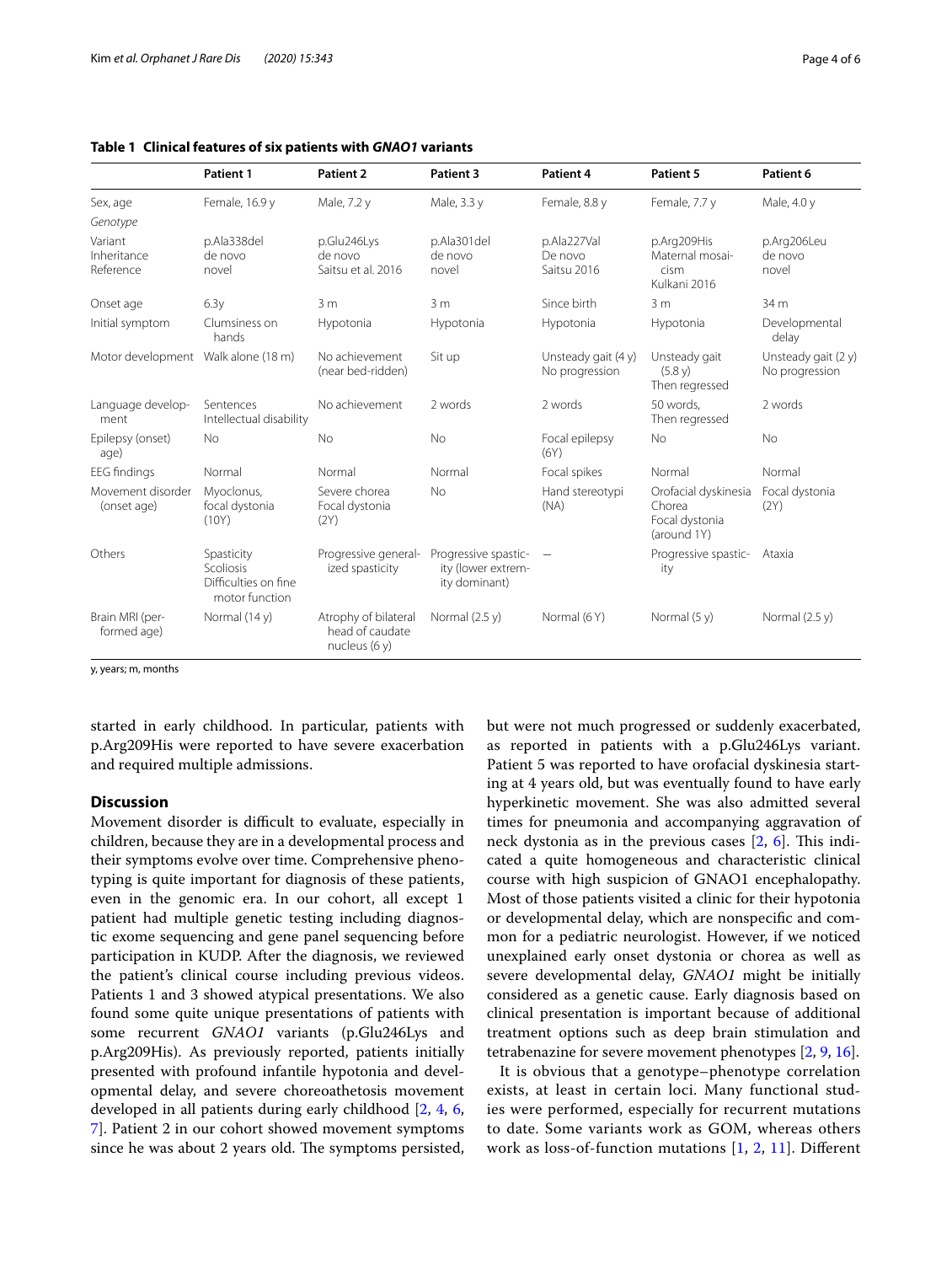|                | No Reference               |         | Age/sex Initial symptom<br>(onset age) | <b>Epilepsy (onset</b><br>age) | <b>Movement</b><br>disorder (onset<br>age)                               | <b>Max motor</b><br>achievement | Max speech<br>achievement                         | <b>Brain MRI</b>                                                 |
|----------------|----------------------------|---------|----------------------------------------|--------------------------------|--------------------------------------------------------------------------|---------------------------------|---------------------------------------------------|------------------------------------------------------------------|
|                | p.Glu246Lys                |         |                                        |                                |                                                                          |                                 |                                                   |                                                                  |
|                | This report<br>(patient 2) | M/7.2 y | Hypotonia (3 m)                        | None                           | Chorea, dystonia<br>(2 y)                                                | None                            | None                                              | Atrophy of bilateral<br>head of caudate<br>nucleus $(6 y)$       |
| $\overline{2}$ | Saitsu <sup>7</sup>        | F/13y   | Developmental<br>delay (4 m)           | None                           | Severe athetosis<br>(NA)                                                 | None                            | None                                              | Normal (12 y)                                                    |
| $3*$           | Ananth <sup>6</sup>        | M/5.5 y | Hypotonia (3 m)                        | None                           | Chorea (4 y)                                                             | None                            | None                                              | Normal (12 m)                                                    |
| $4*$           | Ananth <sup>6</sup>        | F/5.5y  | Hypotonia (3 m)                        | None                           | Chorea $(4 y)$                                                           | None                            | None                                              | Global atrophy<br>(5.5 y)                                        |
| 5              | Ananth <sup>6</sup>        | F/10.3y | Hypotonia (6 m)                        | None                           | Chorea (4 y)                                                             | None                            | None                                              | Global atrophy, T2<br>hypointensity<br>in globus pallidi<br>(9y) |
| 6              | Ananth <sup>6</sup>        | M/15 y  | Hypotonia (5 m)                        | None                           | Chorea $(4 y)$                                                           | None                            | None (simple<br>non-verbal<br>communica-<br>tion) | T2 hypointensity<br>in globus pallidi<br>(14 y)                  |
| 7†             | Schorling <sup>4</sup>     | M/8 y   | Myoclonic<br>twitching (1 m)           | None                           | Myoclonus (1 m),<br>Dystonia (2 y)                                       | None                            | <b>NA</b>                                         | Normal (18 m)                                                    |
| 8†             | Schorling <sup>4</sup>     | F/3y    | Developmental<br>delay (5 m)           | Focal epilepsy<br>(7 m)        | Dystonia (NA)                                                            | Head control                    | <b>NA</b>                                         | Atrophy, thin<br>corpus callosum<br>(2 y)                        |
|                | p.Arg209His                |         |                                        |                                |                                                                          |                                 |                                                   |                                                                  |
|                | This report<br>(patient 5) | F/7.7v  | Hypotonia (3 m)                        | None                           | Orofacial dyski-<br>nesia<br>Chorea<br>Focal dystonia<br>Myoclonus (2 y) | Stand (regressed) 50 words      |                                                   | Normal (5 y)                                                     |
| 2 <sup>‡</sup> | Kulkani <sup>2</sup>       | M/8 y   | Hypotonia (18 m) None                  |                                | Sever Chorea<br>Athetosis (34 m)                                         | <b>NA</b>                       | <b>NA</b>                                         | Normal (7 y)                                                     |
| 3 <sup>‡</sup> | Kulkani <sup>2</sup>       | M/6 y   | Hyperkinesia<br>(2 y)                  | None                           | Severe Chorea<br>Athetosis (2 y)                                         | <b>NA</b>                       | <b>NA</b>                                         | Normal (6 y)                                                     |
| $\overline{4}$ | Ananth <sup>6</sup>        | M/16 y  | Hypomotor (6 m)                        |                                | Chorea (3 y)                                                             | Head control                    | Monosyllable<br>words                             | Global atrophy<br>(15 y)                                         |

# <span id="page-4-0"></span>**Table 2 Phenotype review of the patients with the variant p.Glu246Lys and p.Arg209His**

\* They were dizygotic twins from non-consanguineous parents

† They were siblings from non-consanguineous parents

‡ They were siblings from on-consanguineous pare

functional alteration may contribute to diferent phenotypes of GNAO1 encephalopathy [\[11,](#page-5-10) [12](#page-5-9)]. Further studies are expected to evaluate other variants in *GNAO1* and its related pathway, which will allow us to know more about the disease and its possible treatment.

We verifed maternal mosaicism from 1 family (patient 5) by additional amplicon sequencing. We suspected mosaicism in this patient, based on confrmative Sanger sequencing for the patient's mother, indicating a low heterozygous peak. This verification is crucial for the family counselling. Three familial cases were already reported in spite of a small number of total patients, which suggested parental mosaicism might be common in GNAO1 encephalopathy [\[2](#page-5-19), [4](#page-5-2), [6](#page-5-4), [17\]](#page-5-21). Therefore, testing for the mosaicism should be conducted if parents have plan to have another child.

## **Conclusions**

This study reported 6 cases of GNAO1 encephalopathy focusing on their movement phenotypes with their video clips (Additional fles). Early-onset chorea with profound developmental problems is quite characteristic for patients with a movement-dominant phenotype. We also reported atypical and novel fndings for GNAO1 encephalopathy including proven mosaicism in parents, which is important to guide genetic counselling.